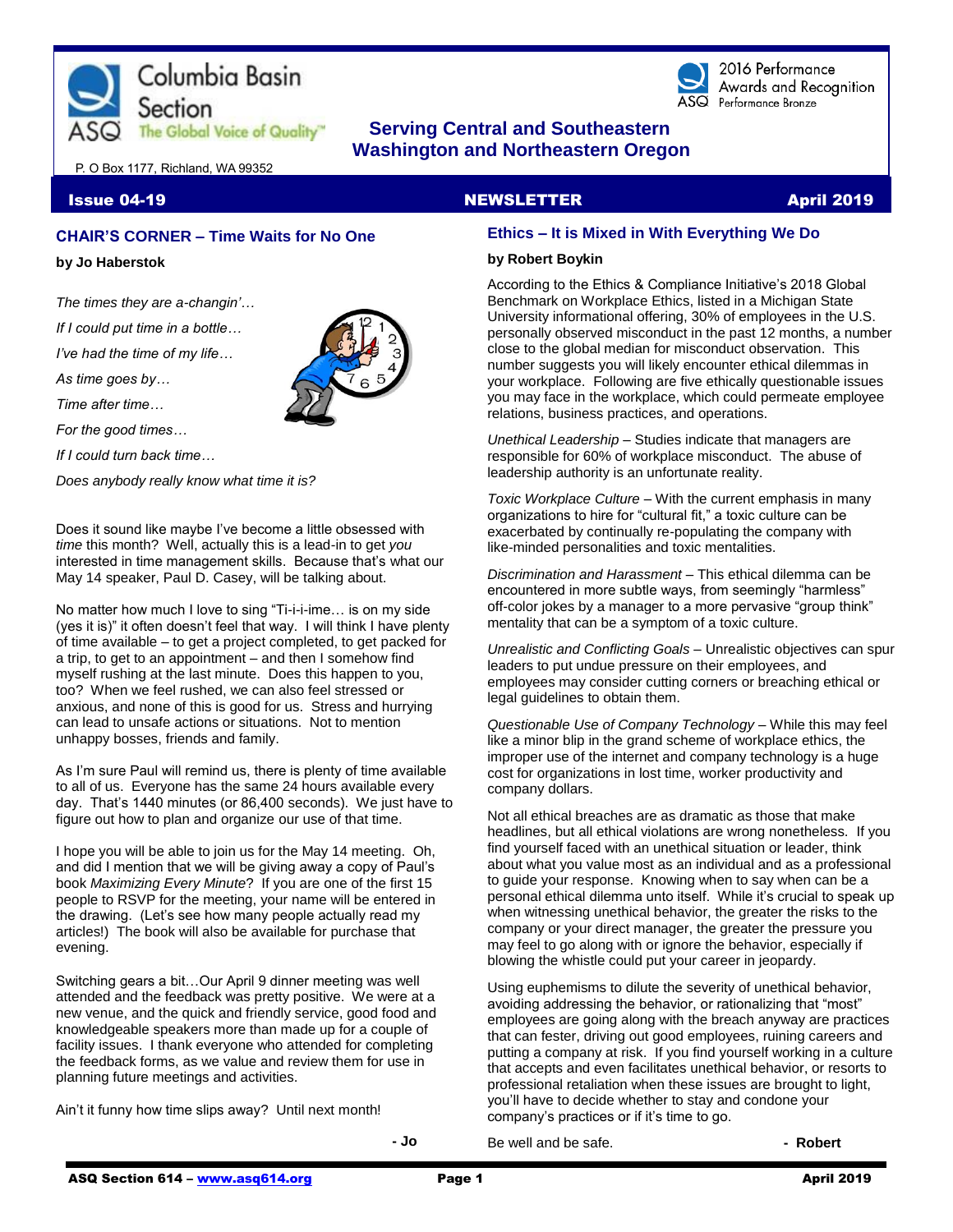

# **May 14, 2019 American Society for Quality Columbia Basin Section 0614**



# **NOTE DATE, LOCATION AND TIMES:**

**Tuesday May 14, 2019**

# **LOCATION:**

Joker's Event Center (aka Atomic Bowl/Comedy Club) 624 Wellsian Way Richland, Washington

**5:30 p.m**. - Check in/Networking (wine/beer available for purchase)

**5:45 p.m.** – Place dinner orders (everyone orders from the restaurant [menu](https://atomicbowl.com/our-menu/) and pays individually)

**6:00 p.m.** – Dinner

**6:30 p.m.** - Presentation

**NOTE: If planning to order food, please try to arrive by 5:45 to allow adequate time for everyone to be served and eat dinner prior to the presentation start time.**

#### **Cost:**

No charge for ASQ members or guests ordering dinner

\$5 presentation only

Please RSVP by May 8 for planning purposes.

E-mail [0614asq@gmail.com](mailto:0614asq@gmail.com) with your name, contact information, and type of reservation (dinner and presentation, or just the presentation).

Attendance at this meeting earns 0.5 RUs toward ASQ recertification.

For more information about our ASQ section and other upcoming events: [www.asq614.org/](http://www.asq614.org/)

# **"Time Management Made Easy"**



# **Paul D. Casey Author & Influencer "The Calendar Coach" Growing Forward Services, LLC**

*"Time is more valuable than money. You can get more money, but you cannot get more time."* - Jim Rohn

In the introduction to his book, *Maximizing Every Minute*, Paul Casey admits that he can be more than a little obsessive about time management. His computer calendar is color-coded and scheduled to 15-minute increments. He schedules appointments with himself to keep his productivity on track. He doesn't even like the term "time management" because he sees time as an equal opportunity employer, with the management of priorities being the real issue.

Everyone makes time for the things they want to do, for what is most important to them. If you have a favorite sports team or television show, you can usually find a way to get to the game or watch or record the show so you won't miss it.

Most people like the feeling of accomplishment that comes from being able to check off completion of "easier" tasks, both at work and home, so we may let the more complicated (and usually most impactful) tasks slide to later in the day; then we get to the end of the day and realize the bigger items didn't get done, so they get bumped to the next day. Without a clear focus, this can become a vicious cycle.

The issue with managing our time is lack of direction and intentionality. The wave of busyness we all experience could dictate every moment of our work and personal lives if we aren't intentional about where we dedicate our limited time. Sure, there are crises to deal with and unexpected time drains but, for the most part, you have control over your calendar. You are constantly determining what gets your focus and what gets your leftovers. Your personal values play a big part in how you manage your time.

Join us May 14 to learn more about time management from Paul:

- The two things you must manage your time around
- What on your to-do list you should work on first
- Why a daily preview will provide peace of mind
- What Eating the Frog and Being a Buffalo have to do with beating procrastination
- Biorhythms, multi-tasking, interruptions …and more!

*About the presenter: Paul D. Casey has been professionally speaking for over 20 years and is known as a leading authority on leadership and personal growth. With a Master's Degree in education, his career to date includes roles as an educator/administrator and Chief Operating Officer in five nonprofit organizations. Paul is an ACC-certified coach with the International Coaching Federation and a member of the National Speakers Association. He recently was awarded Solopreneur of the Year by the West Richland Area Chamber of Commerce. Through Paul's company, Growing Forward Services, he has partnered with corporate and individual clients to transform visions, habits and lives. He contributes daily inspirational growth messages on local radio and via social media (@growingfwd). Paul is the author of three books: The Static Cling Principle; Maximizing Every Minute; and (his newest book), Leading the Team You've Always Wanted. A past president of Leadership Tri-Cities, Paul currently volunteers as Chapter Chair of Mid-Columbia SCORE.*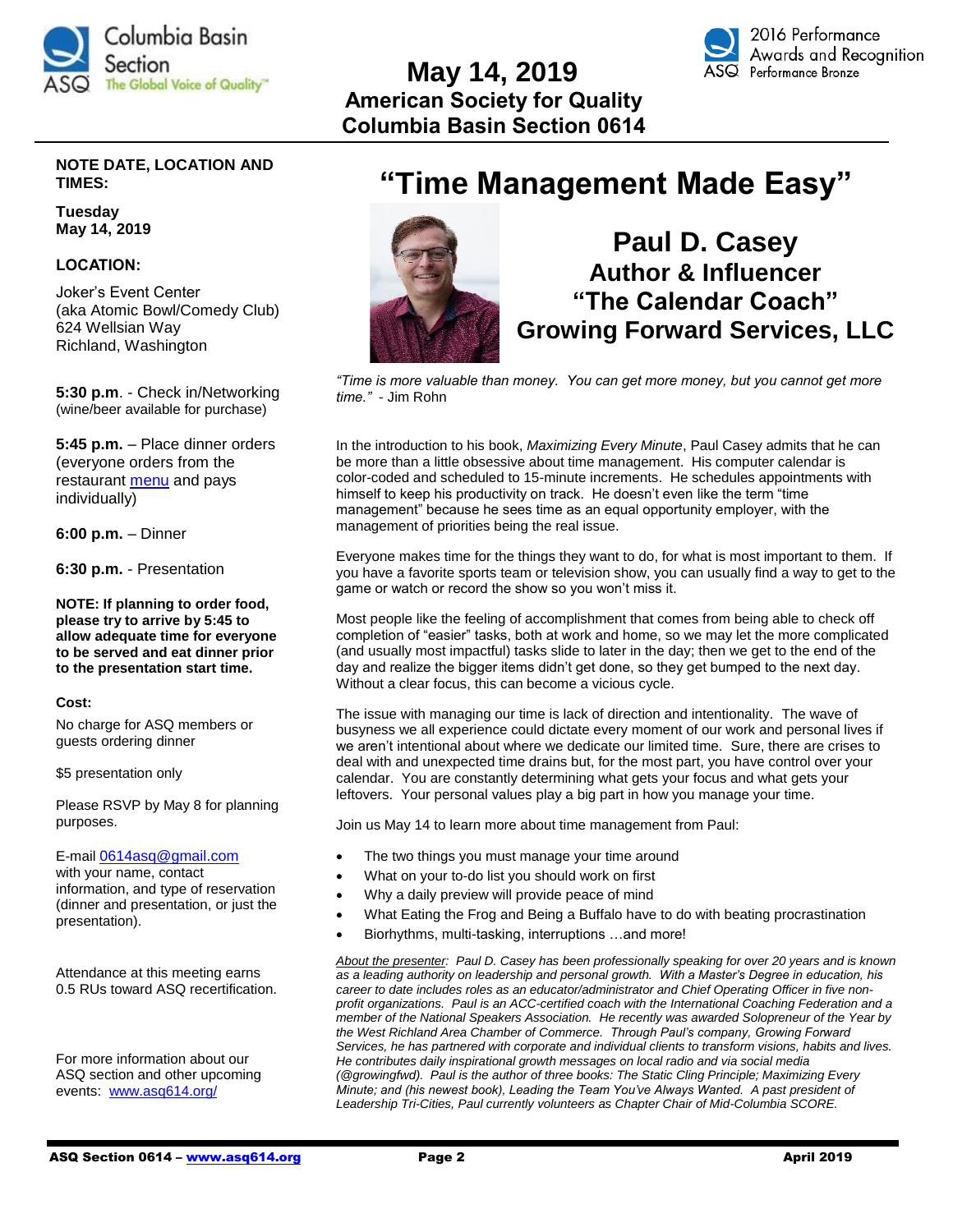# **ISO AND AUDITING RESOURCES APRIL ASQ MEMBER GIFTS**

Auditing is an important part of a quality organization. It helps ensure that systems are optimized to meet goals and also that they are continually being improved upon to stay competitive in the marketplace.

This month's free member gifts from ASQ are all about auditing and ISO:

- Complete eBook *Cracking the Case of ISO 9001:2015 for Service*
- Multiple expert webcasts including a three-part series on implementing a QMS, EMS, or OH&S Management System
- ASQTV videos *ISO 9000 and Audits, Enhancing Quality Through Improved Quality Reports*, and *Effective Business Systems Through Well-Defined Auditable Process*
- Downloadable resources including 29 downloadable templates, tools, and guides, as well as multiple feature articles and industry case studies

And those are just a few of the free items...so be sure to sign in and [access](http://asq.org/membership/members/gift/?utm_source=email) your member gifts before April 30.

# **ARE YOU ACTIVE IN myASQ?**

The myASQ platform was designed and implemented to offer members accessible, timely and relevant solutions, meaningful networking, and interaction with like-minded quality professionals. It is a centralized, online source designed to support members in learning and using quality tools.

If you have an ASQ.org account, you automatically have access to my.asq.org through the same login; on your first visit to my.asq.org, you will need to log in to be recognized.

Not many Columbia Basin section members are currently members of the myASQ community. If you have not already done so, please take a few minutes to log in, create a profile, and explore.

While at this time our section communicates with members through our own website, where we also post our monthly newsletters and information about upcoming programs and other events, in the not-too-distant future it is expected that such information will be migrated to the myASQ platform.

One of the key benefits of the myASQ community is the ability to expand your network and connect with others. The member directory and connections are exclusive member benefits. Other benefits include access to ASQ news and discussions on a number of quality-related topics.

For more information, check the FAQs pag[e here.](https://my.asq.org/faqs)

# **2019 WORLD CONFERENCE ON QUALITY & IMPROVEMENT**

Still trying to decide if you want to attend WCQI in Fort Worth, Texas, this year? If you've never been to one of these conferences, you may be wondering what's in it for you.

Well, the short answer is … a LOT! Last year's conference was so successful that **97%** of the 2018 attendees said they would recommend it to a colleague.

Why? Because of the incredible learning opportunities and sessions packed with practical ideas and real-world solutions.

You can experience some of what attendees were raving about by viewing a few of the top-rated sessions from last year's [World Conference on Quality and Improvement.](http://send.asq.org/link.cfm?r=O4fm4FESIoti18Gkq1PUMw~~&pe=pmban8CAhmnD_XRxfRkKn1F3VnYPdjWAmrvERhJdIeBFswNmdrfoBxOUePWLtvvdVul7MgTJ-jniJaON5P-ALw~~&t=H1PvpTnr_cCj7j50KOd4-Q~~) Click each title there to view and download complete session recordings.

View the 201[9 Schedule at a Glance](http://send.asq.org/link.cfm?r=O4fm4FESIoti18Gkq1PUMw~~&pe=lahe5KxM3cxhsuguKWOv2q1mysaspLqCK1TB5I8x53GHPhTdWJYa5zJAY1NvMJ8znOq1HHTZ-6Zj8sZ5pb-NnA~~&t=H1PvpTnr_cCj7j50KOd4-Q~~) to plan your sessions for this year's conference.

To register for WCQI 2019, clic[k here.](https://www.eventscribe.com/2019/ASQ-World/agenda.asp?pfp=FullSchedule)

# **CERTIFICATION EXAM DEVELOPMENT PROCESS**

#### **by Scott Mitson, Section Membership Chair**

I recently participated in an email interview with Carmen O'Neill, ASQ's Psychometrician, who oversees certification exams and the exam development process. Carmen has been a member of ASQ for over 18 years, and grew up on the west side of Washington State on the Kitsap Peninsula.

A psychometrician is someone who practices the science of educational and psychological measurement, or in other words, testing. Psychometricians measure the validity, reliability, and fairness of an exam program, and are an integral part in the process of creating valid and reliable language tests.

During the interview, Carmen identified that she oversees all of ASQ's certification exams, structure/statistics and overall quality of the exams. All ASQ members are able to participate in exam development as long as they are certified in whichever exam they want to help with. Carmen also said there is always a need for volunteers to assist in the approximately 22 exam development workshops that are conducted yearly. Approximately 260 volunteers have assisted in this effort.

If you would like to get involved in the exam development process too, contact [me.](mailto:scottcmitson@gmail.com) Maybe we can get you started in the right direction!

# **QUOTE OF THE MONTH**

"Show respect even to people who don't deserve it; not as a reflection of their character, but as a reflection of yours."

~ John Robert Wooden

~ Dave Willis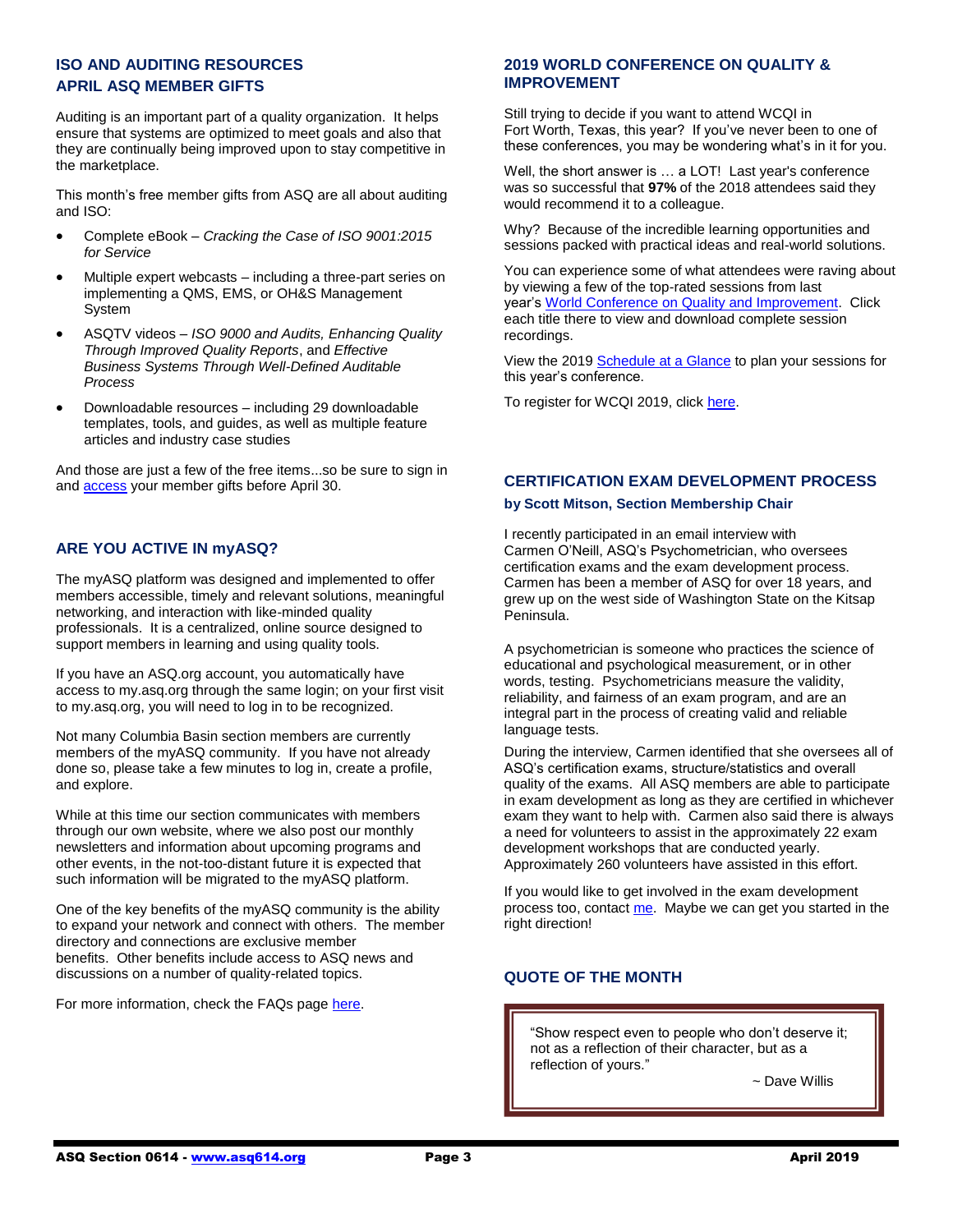# **UPCOMING ASQ CERTIFICATION EXAMS**

Be sure to submit your application by May 10 if you are interested in any of the following ASQ certification exams:

- Certified Six Sigma Green Belt
- Certified Quality Improvement Associate
- Certified Quality Process Analyst
- Certified Quality Auditor
- Certified Calibration Technician
- Certified Quality Engineer
- Certified Software Quality Engineer
- Certified Pharmaceutical GMP Professional

The testing window for these certifications is June 7-23, 2019. Remember, ASQ members save \$100 on the certification exams! For more information about ASQ certifications, click [here.](https://asq.org/cert?utm_source=email&utm_medium=email&utm_campaign=certification_computerbased_120418)

## **MAXIMIZING EVERY MINUTE**

#### **Book by Paul D. Casey**



Time is one of the limited resources we have. Want to learn how to stretch your day to be the most productive you have ever been?

In *Maximizing Every Minute*, author Paul D. Casey shares his top strategies for planning your days in advance, for making time commitments with yourself, not wasting energy as you stay focused on your priorities, and getting your clear, attainable goals done every day.

The book will be available for purchase at our May 14 dinner meeting, and you can also get the author to sign it!

If you're not able to attend the meeting, click [here](https://www.paulcasey.org/maximizing-every-minute/) to purchase online. Cost is \$12.

## **THE POWER OF POSITIVE SUMMIT**

#### **Free – Online – April 22-28**

Put the Power of Positive to work for you. Sign up for best-selling author/speaker Jon Gordon's event to learn from more than 30 elite speakers, including bestselling authors, top leaders, NFL/NBA/College players/coaches, and more.

Each speaker will share a short video message, which includes actionable advice that will help you to stay positive, overcome challenges and make a greater difference. Speakers include Jon Gordon, Daniel Decker, Rachel Hollis, John Maxwell, Sean McVay, Darleen Santore, Tony Dunby, Dabo Swinney, and more.

Check out all the planned speakers and sign up for access [here.](http://powerofpositivesummit.com/)

# **ELITE CONSTRUCTION COMPUTER GIVEAWAY**

#### **Open to local high school seniors – applications due April 30**

Having the right tools matter. Elite Construction, a commercial general contractor based in Pasco, will be giving away new laptop computers to six college-bound high school seniors.

The giveaways is open to all high school seniors currently attending school in Kennewick, Richland, Pasco, Kiona Benton, Prosser or Grandview School Districts. Applicants must be enrolled to attend college in the fall of 2019.

See contest rules and enter by clickin[g here.](https://elitecnd.com/giveaway/) Entries must be received by April 30. Winners will be announced May 31.

#### **GUERRILLA MARKETING: THE ELEVATOR SPEECH FOR YOUR BUSINESS**

#### **Free SCORE Presentation – April 24 in Kennewick**

It is crucial when starting a business (and growing it) that you be able to answer the question "What are you up to these days?" in a way that everyone will know exactly what your business is and will then want to ask you more questions.

Presenter Lynn Stedman knows firsthand the challenges of engaging potential clients in a short amount of time in order to turn them into customers.

The Elevator Speech is designed to be given in the time it takes you to travel a short distance between floors in an elevator. Short – informative – and interesting.

The presentation will be held on April 24 from 4:30 to 8:30 p.m. at the Bechtel Board Room, 7130 W. Grandridge Boulevard, Suite A, in Kennewick. For more information, contact Janice, Mid-Columbia SCORE, at 509-736-1000, ext.236.

# **CHAPLAINCY HEALTHCARE FUNDRAISER April 27 in Richland**

The 3rd annual "HeART of Healing" benefit for Cork's Place will be held Saturday, April 27 from 6 p.m. to 9 p.m. at the Uptown Theater in Richland. Featuring original artwork by local children and teens, there will also be auctions and a raffle, beverages, hors d'oeuvres, testimonials, and music. Proceeds support the Chaplaincy's Cork's Place, which provides free grief care services for children, teens, and families.

Tickets are \$60 per person. For more information, click [here.](https://chaplaincyhealthcare.org/event/heartofhealing2019/) Additional information about Chaplaincy Healthcare and other services they provide can be viewed [here,](https://chaplaincyhealthcare.org/about-chaplaincy/) or call them at 509-783-7416.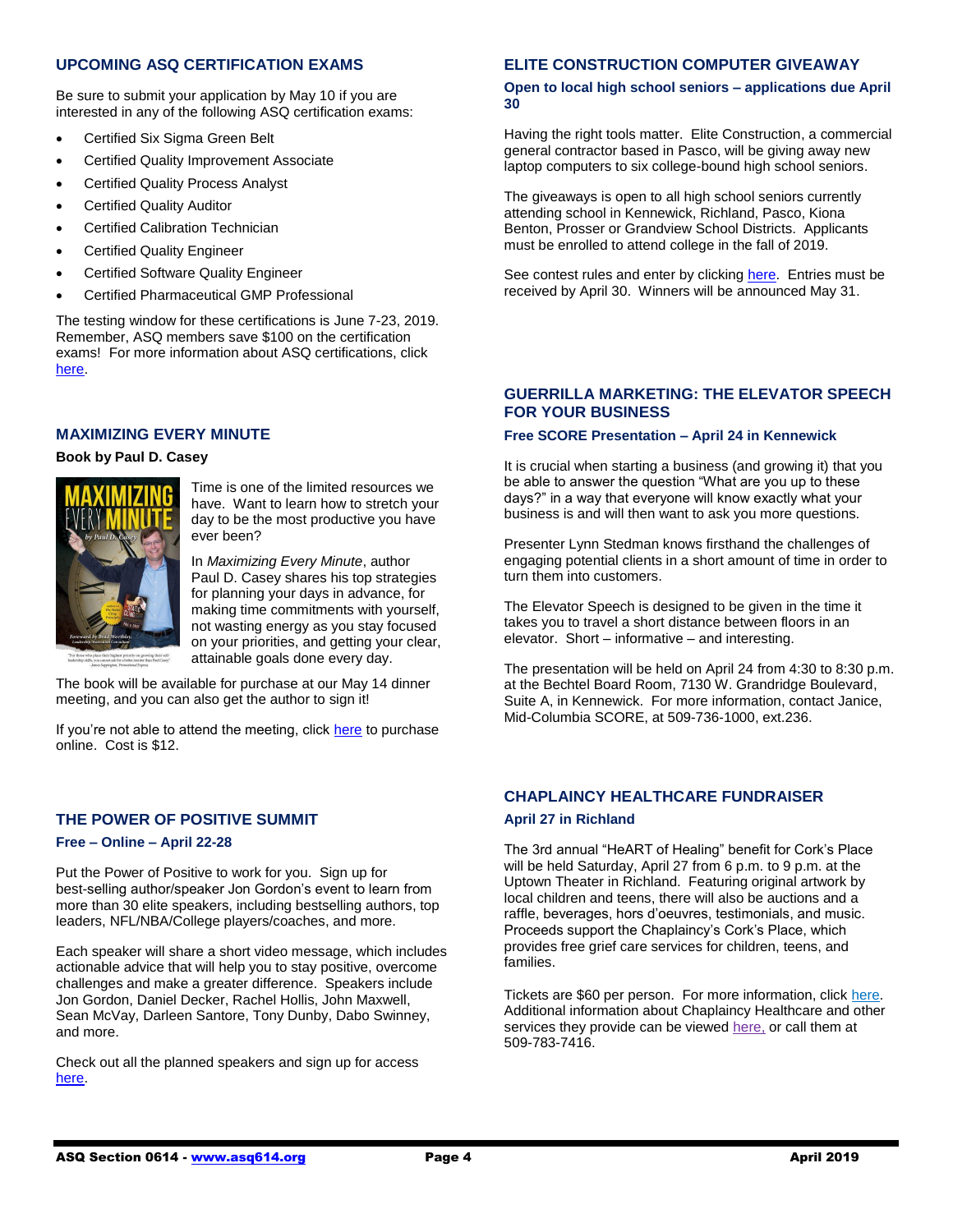# **VOLUNTEERS NEEDED FOR MOCK INTERVIEWS AT CHIAWANA HIGH SCHOOL**

#### **May 2 in Pasco**

Chiawana High School in Pasco is conducting Spring Mock Interviews with students on Thursday, May 2. This is the culmination of the career unit for Chiawana's Financial Literacy course. The purpose of this is to give students experience with the interview process so they will be more successful in obtaining a job. Throughout the career unit, students choose a job related to their career interests to research. All jobs are entry level or semi-skilled positions. The student's resume, cover letter, and job application are created, matching up with their career interest.

Community volunteers are needed to conduct mock interviews and provide both verbal and written feedback to the students. There will be about 175 students taking part in the interview process. Volunteers are needed for one or more of the following shifts on May 2:

7:30 a.m. - 9:00 a.m.

8:53 a.m. - 10:00 a.m.

11:40 a.m. – 12:42 p.m.

12:48 p.m. – 2:00 p.m.

If you would like to volunteer, or for more information[, email](mailto:NMartin@psd1.org)  [Nancy](mailto:NMartin@psd1.org) or call 509-543-6786, ext. 5530. Volunteers will be required to complete an application and indicate which session(s) they can assist with. Snacks will be provided.

# **TURN UP THE SOUND! PASCO CINCO DE MAYO FESTIVAL**

Culture. Unity. Community. Since 1989, Downtown Pasco has been celebrating Cinco de Mayo.

The mission of the local Cinco de Mayo Festival is to raise spirits by providing unforgettable family friendly experiences that demonstrate pride in our culturally diverse community. Get involved by participating in events, volunteer to help out, or just come and enjoy the festivities!

Nuestra Belleza is a scholarship program to help young women pursue higher education; the final pageant is scheduled for April 28. Cultural Night ("Noche Cultural") is May 1.

There will be a horse dancing tournament, the largest in the state that kicks off with qualifying rounds in Pasco on May 3, with the Championship Round on May 5 in Sunnyside as part of their Cinco de Mayo festivities.

The annual lighted night parade is scheduled for May 3 in downtown Pasco. The Saturday Festival starts at noon and includes numerous food and other vendors as well as live entertainment. Admission is free and all are welcome.

For more information, check the website [here.](https://www.pasco5demayo.com/?fbclid=IwAR3qHh1WieIJXf4CrvDxjg0inMwGPuCu8x8BVb5ujTsSvz7By5IOmByvpPo)

# **WHAT DOES YOUR COACHING STYLE SAY ABOUT YOU?**

#### **Free Online Webinar – May 2**

The way coaches interact with people varies from one coach to the next. This is because each coach has different personality characteristics that influence the way they interact with others. Knowing about those characteristics inherent in your personality is key to the coach–coachee interaction, the formation of an effective relationship, and the results he or she obtains.

This free webinar on May 2 from 2 p.m. to 3 p.m. (ET) may help you find out what your coaching style says about you. With knowledge of your coaching style, you can better understand why they behave the way they do, learn how to adapt their behavior to improve interpersonal relationships, develop rapport, and ultimately, become more effective coaches.

The webinar is sponsored by HRDQ-U, a free learning community for anyone who shares a passion for training and performance improvement. For more information and to register for the webinar, click [here.](https://www.hrdqu.com/webinars/what-does-your-coaching-style-say/?utm_source=HRDQ-U+Master+List&utm_campaign=c9d92d22a0-05-02-19-webinar-coaching-style-30day&utm_medium=email&utm_term=0_63f496e698-c9d92d22a0-291255373)

## **NATIONAL SMALL BUSINESS WEEK VIRTUAL CONFERENCE**

#### **May 7 & 8 – Online & Free**

The National Small Business Week Virtual Conference, hosted by the U.S. Small Business Administration (SBA) and SCORE, is May 7 and 8 from 11 a.m. to 5:30 p.m. ET. This free online event offers exclusive educational webinars, mentoring sessions, networking opportunities and downloadable resources. Hear from industry experts including Visa, Constant Contact and Square about the latest business trends and best practices.

Live webinars include:

- U. S. Economic Outlook and its Impact on Small Businesses
- Making Sense of Online Marketing: A Simple Checklist for **Success**
- How to Do Business with the Federal Government

All you need to participate in this virtual event is a computer or mobile device with speakers/headphones and an internet connection. [Register now](https://onlinexperiences.com/scripts/Server.nxp?LASCmd=AI:4;F:QS!10100&ShowUUID=2642B218-6A61-45B1-9C4C-AA3FFC96BC68&AffiliateData=StandAloneEmail1) to get the best parts of an in-person conference – without the steep price tag or the hassle of traveling.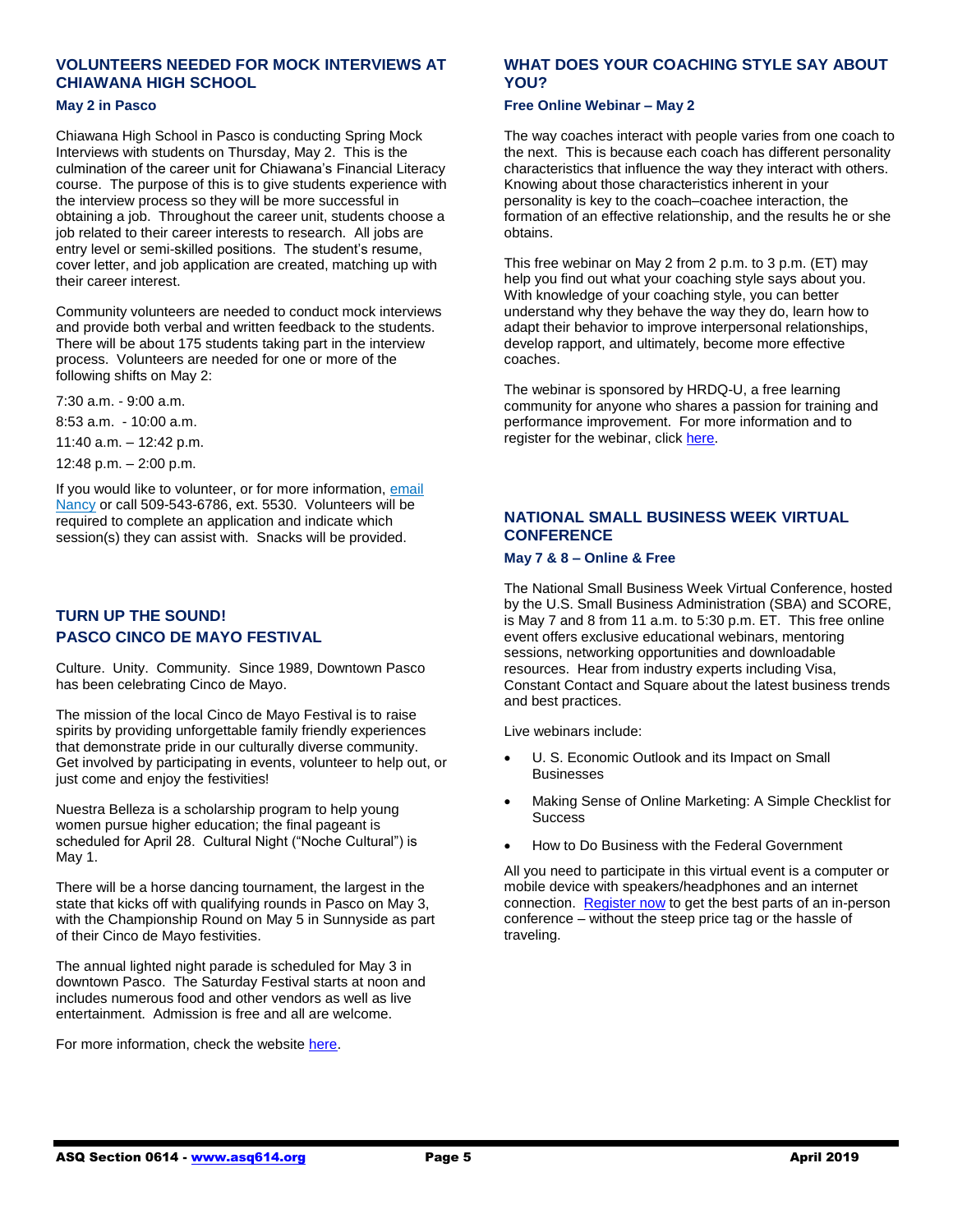# **CAN PROCRASTINATION BE PUT OFF?**

#### **by Cate Chapman**

Is procrastination about time management or feelings?

It's the latter, according to Tim Pychyl, a psychology professor at Carleton University in Ottawa, who says that procrastination usually occurs as we try to manage negative feelings around performing a certain task. That's because, from an evolutionary standpoint, we're built to prioritize short-term needs over long-term ones. The problem is, putting off the necessary spawns negative feelings of its own, such as stress.

How to cope with these and perhaps slay procrastination in the process? A few ideas:

- Try self-forgiveness and self-compassion
- Focus on the rewarding aspects of completing a dreaded task or only on the next action needed to do so
- Make the act of procrastinating more inconvenient (e.g., delete those social media apps).

*Cate Chapman is the news editor at LinkedIn, where she helps drive business coverage. She is an editor and writer who has covered economics, finance and companies for digital and print as well as creating thought-leadership for other platforms.*

# **COURAGEOUS CONFIDENCE CONFERENCE May 8 in Pasco from 8:30 a.m. to 12:30 p.m.**

Would you like to improve your self-confidence? To be able to make a bigger difference at work, in your relationships, and the community?

Check out this half-day conference on May 8. Speakers include Isaac Butts of Wake Up Nation, Cynthia Marquez of Cre8tive Thinking, Heather Boynton of Ascent Solutions, and Paul D. Casey of Growing Forward Services.

After attending the conference and applying what you learn, you will be better able to:

- Communicate with confidence in your relationships
- Manage your emotions to portray a confident exterior to others
- Understand your unique personal value and self-worth
- Live intentionally on your own terms

The conference, which includes refreshments and lunch, will be held at the Dickey's Event Space, 6627 Burden Boulevard, Suite C, in Pasco. Save \$10 off the registration fee of \$89 by signing up by April 24. For more information and to register, click [here.](https://www.paulcasey.org/)

#### **We're on Facebook!**

Follow us a[t ASQ Columbia Basin Section 0614.](https://www.facebook.com/ASQ-Columbia-Basin-Section-0614-2182648981975168/)

# **TRI-CTIES WORLD RECORD BASKETBALL SHOOT & STREET FAIR TO BENEFITS SAFE HARBOR AND SECOND HARVEST**

#### **May 11 – Kennewick**

As a thank-you to the community and as a way of encouraging health and physical activity for local youth, a fun event is being held on May 11 from 9:30 a.m. to 5:30 p.m. at Kennewick High School. An attempt will be made to break the Guinness World Record for the largest game of basketball bump/knockout. There will also be a street fair, with local food trucks, beverages, small business vendors and entertainment.

Everyone is invited to participate. No charge for the street fair or to watch the competition; there is a \$5 registration fee for those who wish to participate in the attempt to break the world record. Sponsors are needed as well, as the event will benefit Safe Harbor and Second Harvest, allowing them to continue their transformative programs for those in need.

For more information, clic[k here.](https://www.curveshark.com/worldrecord?fbclid=IwAR2L3avbSbkYmfodTIdfsB-e07rlPagAiJcyYpsJdKA0TNvqx-CorkO9QTs)

# **EARTH DAY 2019 AND RELATED ACTIVITIES**

Earth Day 2019 is officially celebrated on April 22, with many people and organizations holding events through the month of April.

This observance arose from an interest in gathering national support for environmental issues. In 1970, San Francisco activist John McConnell and Wisconsin Senator Gaylord Nelson separately asked Americans to join in a grassroots demonstration. McConnell chose the spring equinox – March 21, 1970 - and Nelson chose April 22.

Millions of people participated, and today, Earth Day continues to be widely celebrated, mostly on April 22. Common Earth Day activities include planting trees, cleaning up litter, or simply enjoying nature through hiking, gardening, or taking a stroll in a local park.

What are *you* doing to celebrate this year? Here are some ideas fro[m GoGreenTriCities:](http://gogreentricities.org/index.php)

**Recycle**. Clic[k here](http://gogreentricities.org/index.php/community/106-recycling) for recycling information in the Tri-Cities area.

**Reduce the amount of garbage you generate this month.** How? Look inside your trash can... what are you throwing out that can be recycled, donated or composted? What are you buying that could mean less trash? Reduce those disposable single-use items, like paper plates, single use bottles and containers, etc.

**Reuse.** Repair, repurpose, trade, and/or buy with reuse in mind. Bring your own bag (BYOB) when you shop, donate used clothing to thrift stores, buy used/repurposed items whenever possible.

These are things we can be doing year-round – it's not limited to just one month of the year. For more ideas check out GoGreenTricities[' Community Guide](http://gogreentricities.org/index.php/community) an[d How-To](http://gogreentricities.org/index.php/how-to) information online.